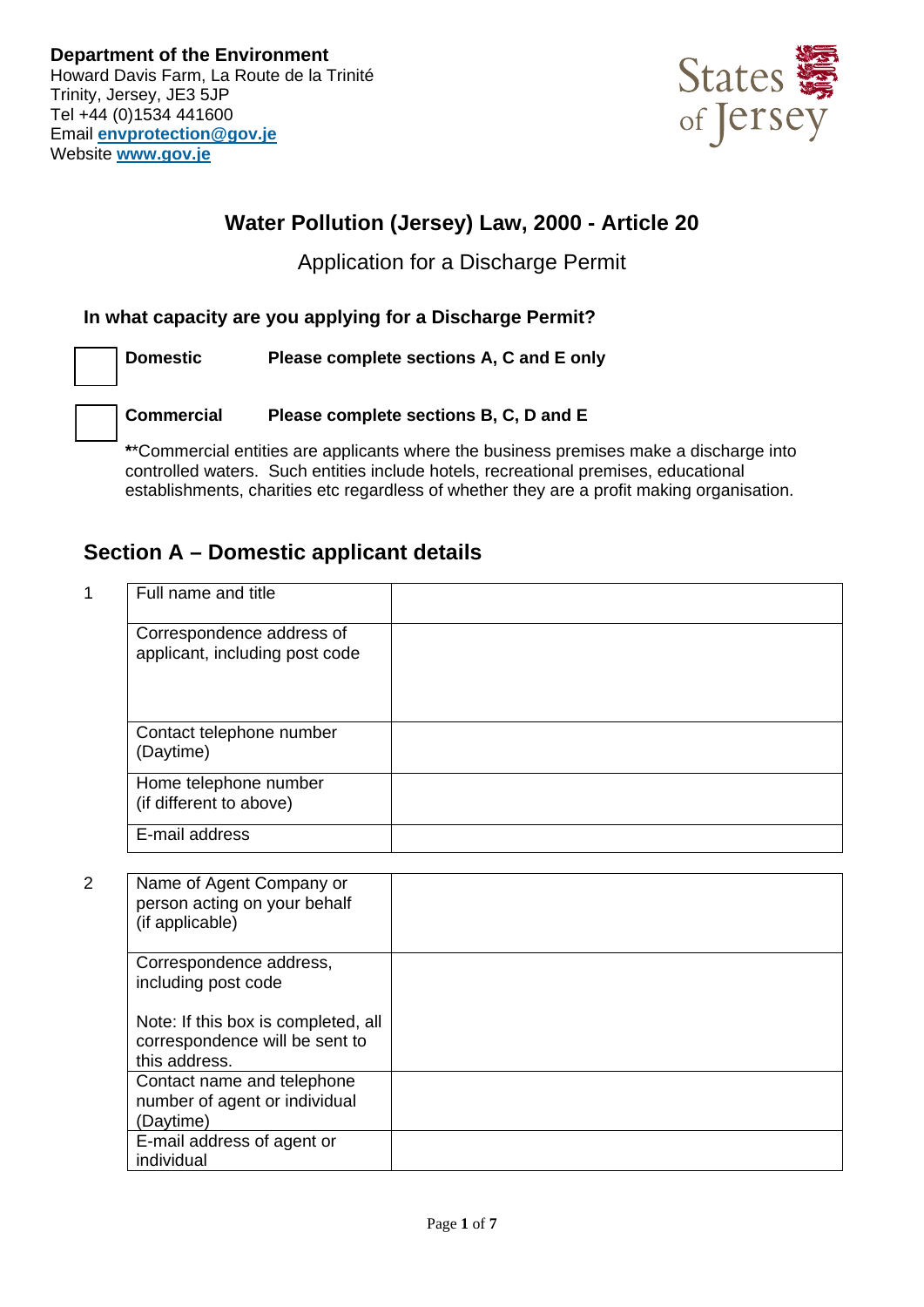## **Section B – Commercial applicant details**

Please see below regarding specific details which are required for different commercial entities.

- a) a **Company**, the registered office address should be given (however, if correspondence should be addressed elsewhere, please indicate clearly);
- b) a **Firm** or **Partnership,** then the full name and business address of the managing partner should be given, together with the name the firm trades under and its main address;
- c) a **Club** or **Charity**, the full name and address of the managing trustee or other responsible person should be given, together with the name and address of the person authorised to receive the Permit on its behalf.

| 1. | Name of organisation:                                                                  |  |
|----|----------------------------------------------------------------------------------------|--|
|    | Trading name (if different from above)                                                 |  |
|    | Registered Office Address, including<br>postcode:                                      |  |
|    | Correspondence address, if different<br>from Registered office address:                |  |
|    | Note: If this box is completed, all<br>correspondence will be sent to this<br>address. |  |
|    | Contact name(s) and position in<br>organisation, including title:                      |  |
|    | Contact telephone number (Daytime)                                                     |  |
|    | <b>Email Address</b>                                                                   |  |

2. Name of Agent Company or person acting on your behalf (if applicable) Correspondence address, including post code: Note: If this box is completed, all correspondence will be sent to this address. Contact name and telephone number of agent or individual (Daytime) E-mail address of agent or individual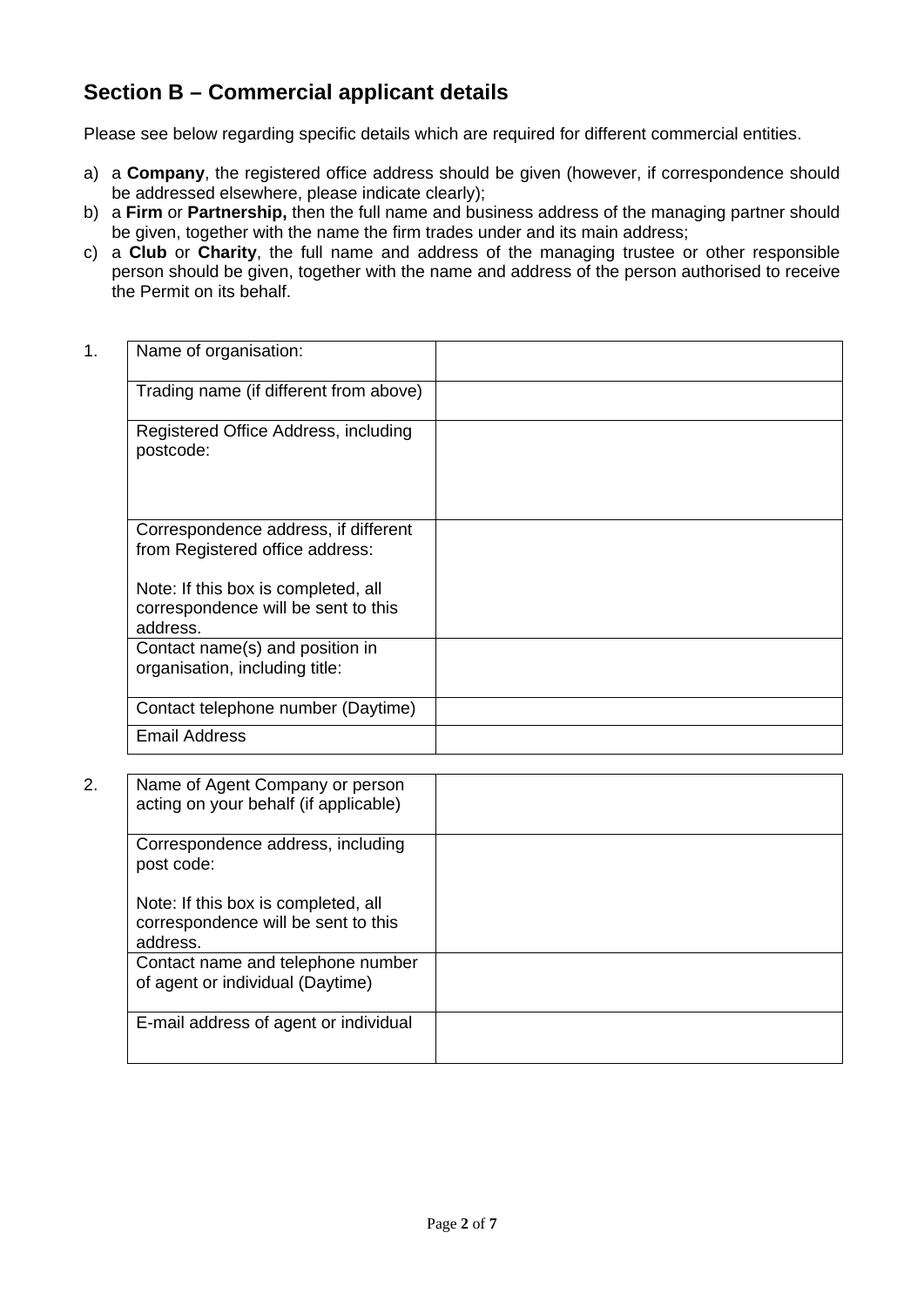# **Section C – Discharge Details**

| 1              | Address of where the discharge will<br>occur, including post code, if different to<br>address shown in section A (1) or<br>section B (1) |                                                                                                                              |
|----------------|------------------------------------------------------------------------------------------------------------------------------------------|------------------------------------------------------------------------------------------------------------------------------|
| $\overline{2}$ | Description of land or premises to<br>which this application relates<br>(e.g. private house, flat, business)                             |                                                                                                                              |
| 3              | The property is served by:<br>Tick the appropriate box                                                                                   | A septic tank/soakaway<br>A sewage treatment plant<br>Other<br>If other, please give details:                                |
| 4              | The discharge will be to:<br>Tick one or more boxes as appropriate.                                                                      | A soakaway/land drain<br>A watercourse<br>The sea<br>A pond or lake<br>Groundwater<br>Other<br>If other, please specify:-    |
| 5              | State the nature of the discharge.<br>Tick one or more boxes as appropriate.                                                             | Sewage effluent<br>Storm/emergency sewage<br>effluent<br>Any other substance<br>If any other substance, please give details: |
| 6              | For sewage and storm/emergency<br>discharges state:<br>Maximum quantity it is proposed to<br>discharge in one day (see Note 2)           | $m^3$ /day                                                                                                                   |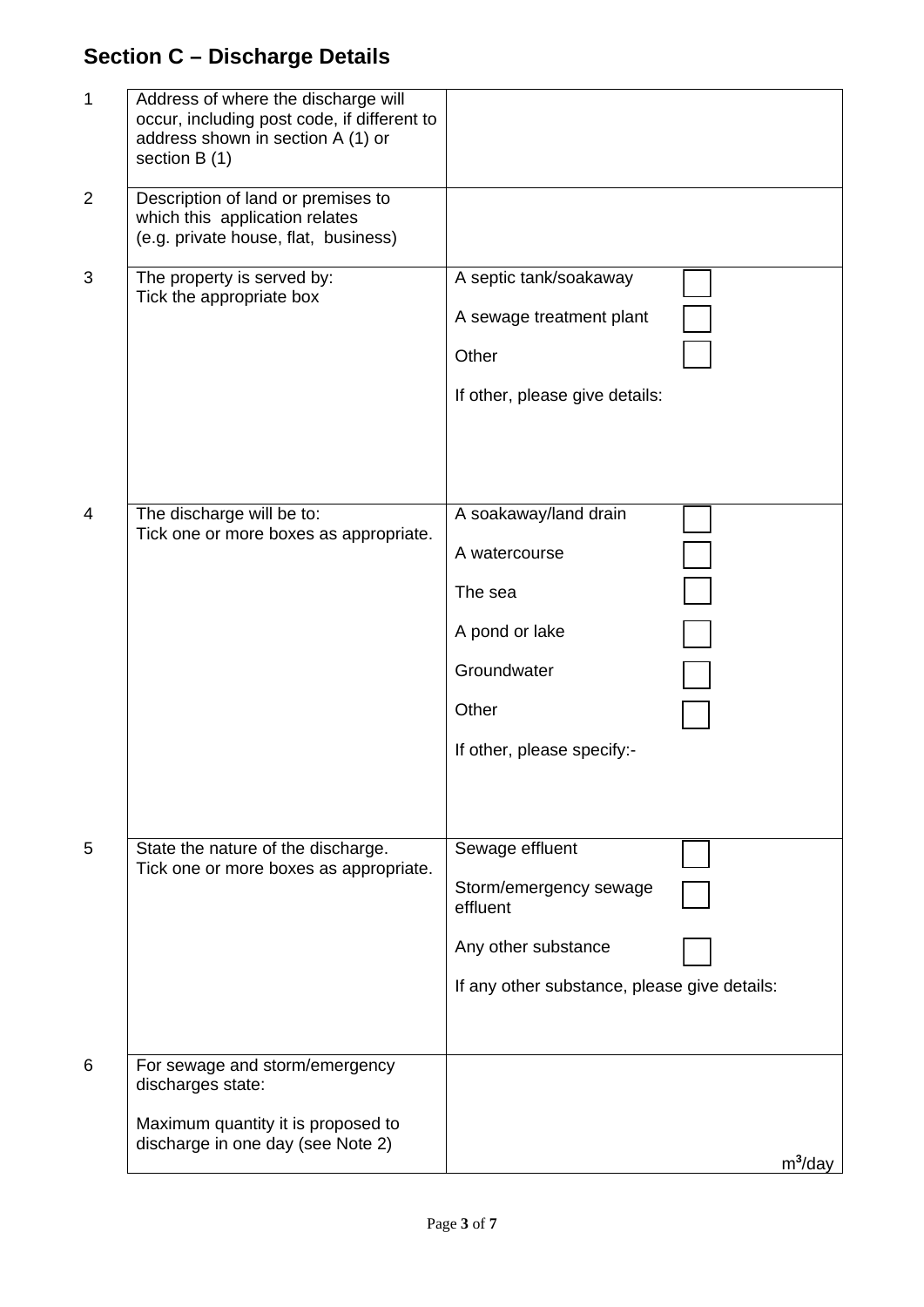| $\overline{7}$ | Please give details of the premises -<br>tick as appropriate                                                                                                       | Single dwelling<br>Multiple dwelling<br>Other<br>If other, please give further details: |
|----------------|--------------------------------------------------------------------------------------------------------------------------------------------------------------------|-----------------------------------------------------------------------------------------|
| 8              | If the answer to 7 is multiple dwelling,<br>state number and type of dwelling units<br>(flats, houses) connected to the septic<br>tank/soakaway or treatment plant |                                                                                         |
| 9              | If the discharge is to a soakaway or<br>land drain, how far away (in metres) is:<br>The nearest well or borehole<br>a)<br>b)<br>The nearest watercourse            |                                                                                         |
| 10             | Will surface water be discharged<br>separately from sewage effluent?                                                                                               | Yes<br><b>No</b>                                                                        |
| 11             | Will the septic tank/soakaway or plant<br>be maintained to ensure effective<br>treatment?                                                                          | Yes<br>No                                                                               |
| 12             | If the answer to 11 is Yes, state how<br>often the septic tank/soakaway or plant<br>will be inspected and maintained                                               |                                                                                         |
| 13             | Will the soakaway discharge its effluent<br>below ground at all times?                                                                                             | Yes<br><b>No</b>                                                                        |
| 14             | State the maximum number of people<br>using the septic tank/soakaway or<br>treatment plant                                                                         |                                                                                         |
| 15             | If the discharge is to a treatment plant,<br>give brief details of the plant (See Note<br>3)                                                                       |                                                                                         |
| 16             | Is there a foul sewer available to which<br>the discharge could be made?<br>If yes, give reason for not connecting:                                                | Yes<br>No                                                                               |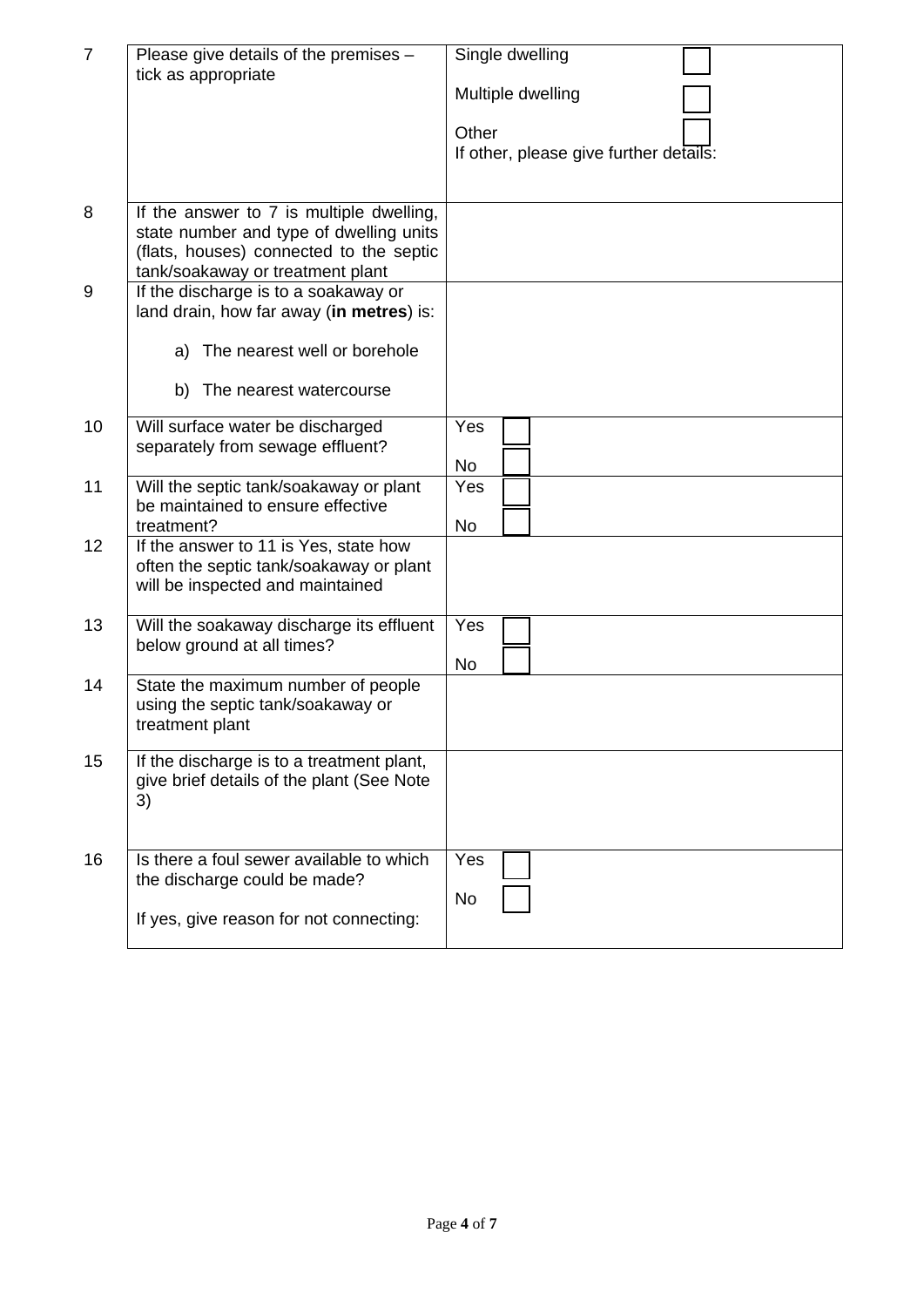## **Section D – Discharge details**

#### **Notes:**

- Cooling water, or run-off contaminated as a result of the carrying on of a trade or industrial activity are both trade effluents (e.g. run-off from a construction site, farm yard or scrap yard is a trade effluent). Sewage effluent discharged from business premises is also a trade effluent for the purposes of this Law.
- A trade effluent includes any effluent resulting from the use of any land :-

| $\mathbf{1}$ | For trade effluents, state:                                                        |             |
|--------------|------------------------------------------------------------------------------------|-------------|
|              | the maximum quantity it is proposed to<br>a)                                       |             |
|              | discharge in one day                                                               | $m^3$ /day  |
|              |                                                                                    |             |
|              | highest rate at which it is proposed the<br>b)<br>discharge will be made           | I/sec       |
|              |                                                                                    |             |
|              | time periods during which the discharge will<br>C)<br>take place (days, hours etc) |             |
|              |                                                                                    |             |
| 2            | State the maximum temperature of the trade                                         | $^{\circ}C$ |
|              | effluent to be discharged                                                          |             |
| 3            | For trade effluents, give a detailed description of                                |             |
|              | the nature of the effluent, the process from which                                 |             |
|              | it arises and any significant chemical                                             |             |
|              | components contained in the effluent (see Note                                     |             |
|              | 5)                                                                                 |             |
|              |                                                                                    |             |
| 4            | Does the effluent contain any of the substances                                    | Yes         |
|              | listed in Note 5                                                                   |             |
|              |                                                                                    | No          |
|              |                                                                                    |             |
|              | If so, list those present and give full details                                    |             |
|              | including maximum concentrations                                                   |             |
|              |                                                                                    |             |

## **Checklist**

#### **Commercial applications must to be accompanied by 2 copies of a plan showing in detail:-**

- a) the land or premises from which the discharge is to be made, together with sufficient detail to identify its whereabouts. For rainfall dependent discharges, catchment areas should be highlighted.
- b) the discharge and sampling points clearly marked with arrows and labels as necessary.
- c) for discharges to coastal waters, details of the length of outfall and distance and depth relative to the low water mark should be supplied.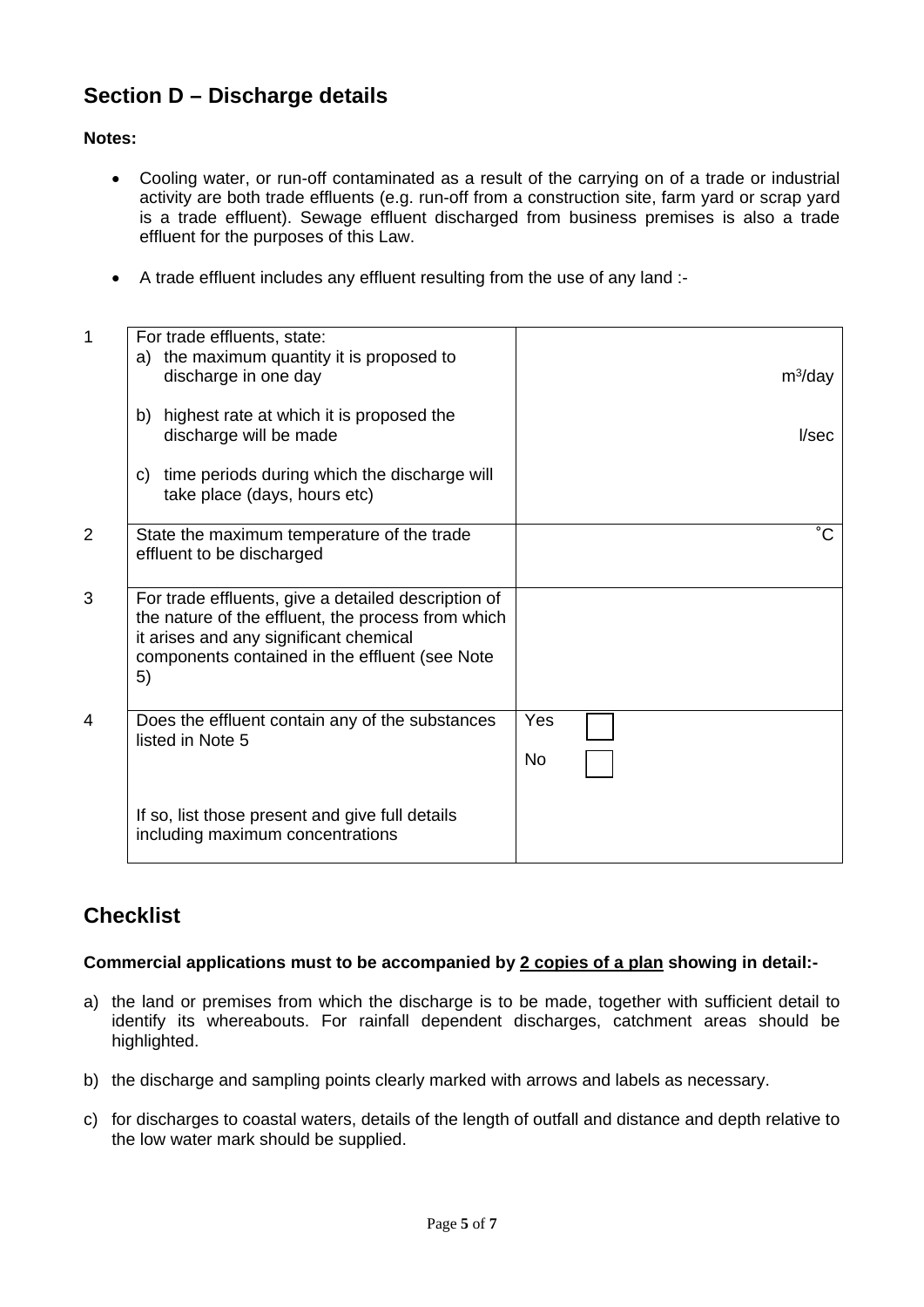### **Important information:**

Before signing this form please read the following consent information carefully. It explains how the personal data will be used and provides a brief description of your rights under Jersey's Data Protection Law. For further information on how the Department of the Environment handles information please visit **http://www.gov.je/howweuseyourinfo** 

#### **Your consent:**

I declare that this application is made with my authority. I am aware that it's an offence to submit false or misleading information with an application.

I am aware and agree to the information supplied in this form, together with any other accompanying information, to be used for the purpose of processing my application for a discharge permit in accordance with Part 5 of the Water Pollution (Jersey) Law 2000.

I am aware and agree that the information supplied in this form, together with any other accompanying information:

- Will be disclosed to your statutory consultees (e.g. Environmental Health) so that you can consult with them and ask them to provide comments.
- May be published in the local media and on our website and made accessible to members of the public so that they may comment on my application.
- May be shared with third parties who undertake property and land searches or request generic information on the location of discharge permits in relation to their own development/site.

I understand that you will not use my personal information for any other purpose, without my permission, unless you are legally required to do so.

#### **Your right to withdraw consent**

Under Jersey's Data Protection Law you have the right to withdraw your consent to the further processing of your information. However, this may cause delays or prevent us delivering a service to you or may mean that you are in breach of legal requirements.

Should you wish to exercise this right please contact 441600 for further information.

#### **Applicant declaration**

| Applicant name                                     | Signature |  |
|----------------------------------------------------|-----------|--|
| Position, if applicable<br>(e.g.: owner, occupier, | Date      |  |
| director, company<br>secretary, trustee, etc       |           |  |

#### **Agent declaration (or other person acting on behalf of applicant)**

| Applicant name                                                                                     | Signature |  |
|----------------------------------------------------------------------------------------------------|-----------|--|
| Position, if applicable<br>(e.g.: owner, occupier,<br>director, company<br>secretary, trustee, etc | Date      |  |